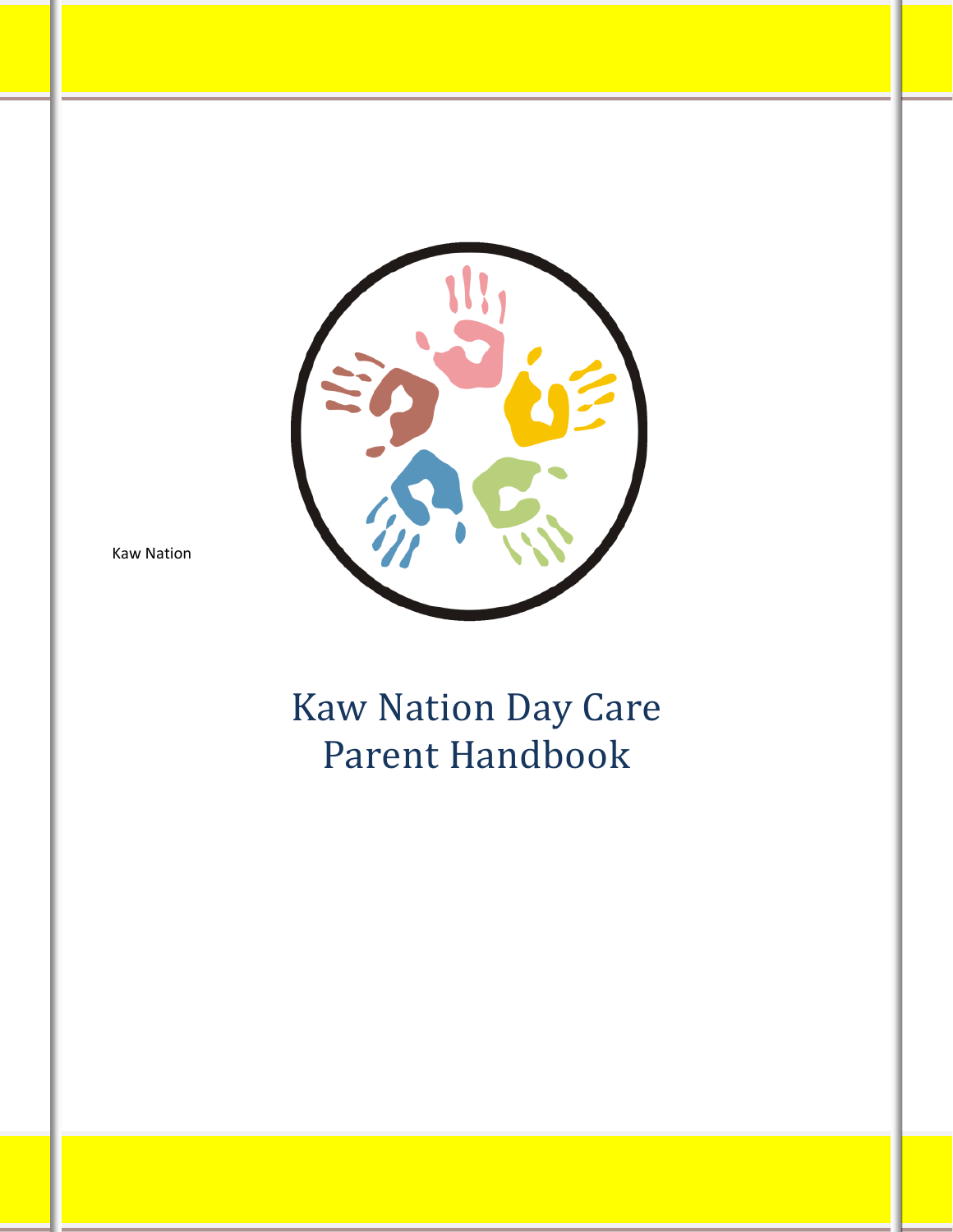# **TABLE OF CONTENTS**

| Section 1.2-Payment manufactured and the contract of the contract of the contract of the contract of the contract of                                                                                                           |  |
|--------------------------------------------------------------------------------------------------------------------------------------------------------------------------------------------------------------------------------|--|
|                                                                                                                                                                                                                                |  |
|                                                                                                                                                                                                                                |  |
|                                                                                                                                                                                                                                |  |
|                                                                                                                                                                                                                                |  |
|                                                                                                                                                                                                                                |  |
| Section 2.1-Hours of Operation manufactured and content and control of Operation manufactured and content and content and content and content and content and content and content and content and content and content and cont |  |
|                                                                                                                                                                                                                                |  |
|                                                                                                                                                                                                                                |  |
|                                                                                                                                                                                                                                |  |
|                                                                                                                                                                                                                                |  |
|                                                                                                                                                                                                                                |  |
|                                                                                                                                                                                                                                |  |
|                                                                                                                                                                                                                                |  |
|                                                                                                                                                                                                                                |  |
| Section 3.2-Special Needs manufactured and the content of the section 3.2-Special Needs manufactured and the content of the content of the section 3.2-Special Needs manufactured and the content of the content of the conten |  |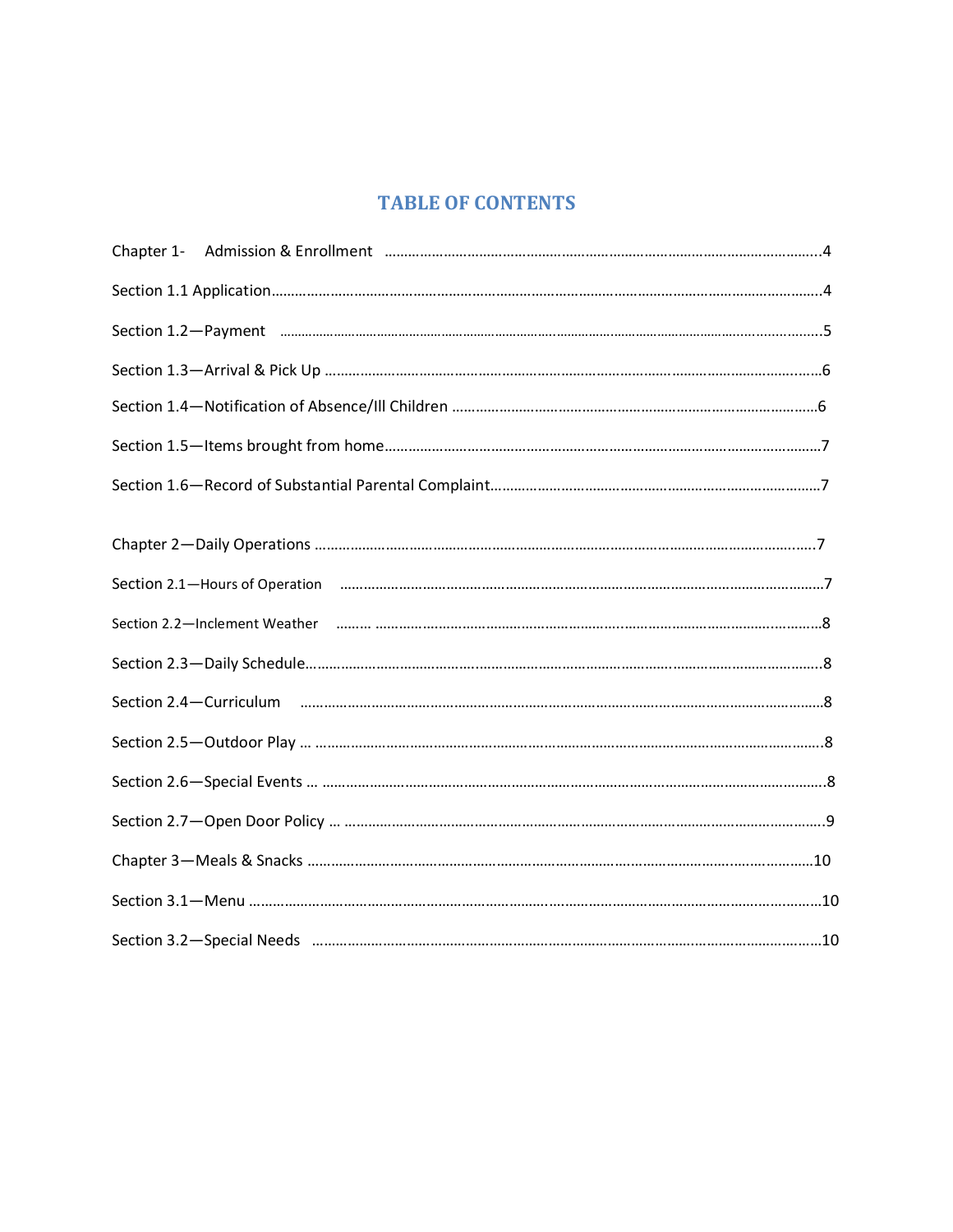| Section 4.5 - Special Needs manufacture and the material contract of the material contract of the manufacture of the special Needs and the manufacture and the special Needs and the manufacture and the special version of th |  |
|--------------------------------------------------------------------------------------------------------------------------------------------------------------------------------------------------------------------------------|--|
|                                                                                                                                                                                                                                |  |
|                                                                                                                                                                                                                                |  |
|                                                                                                                                                                                                                                |  |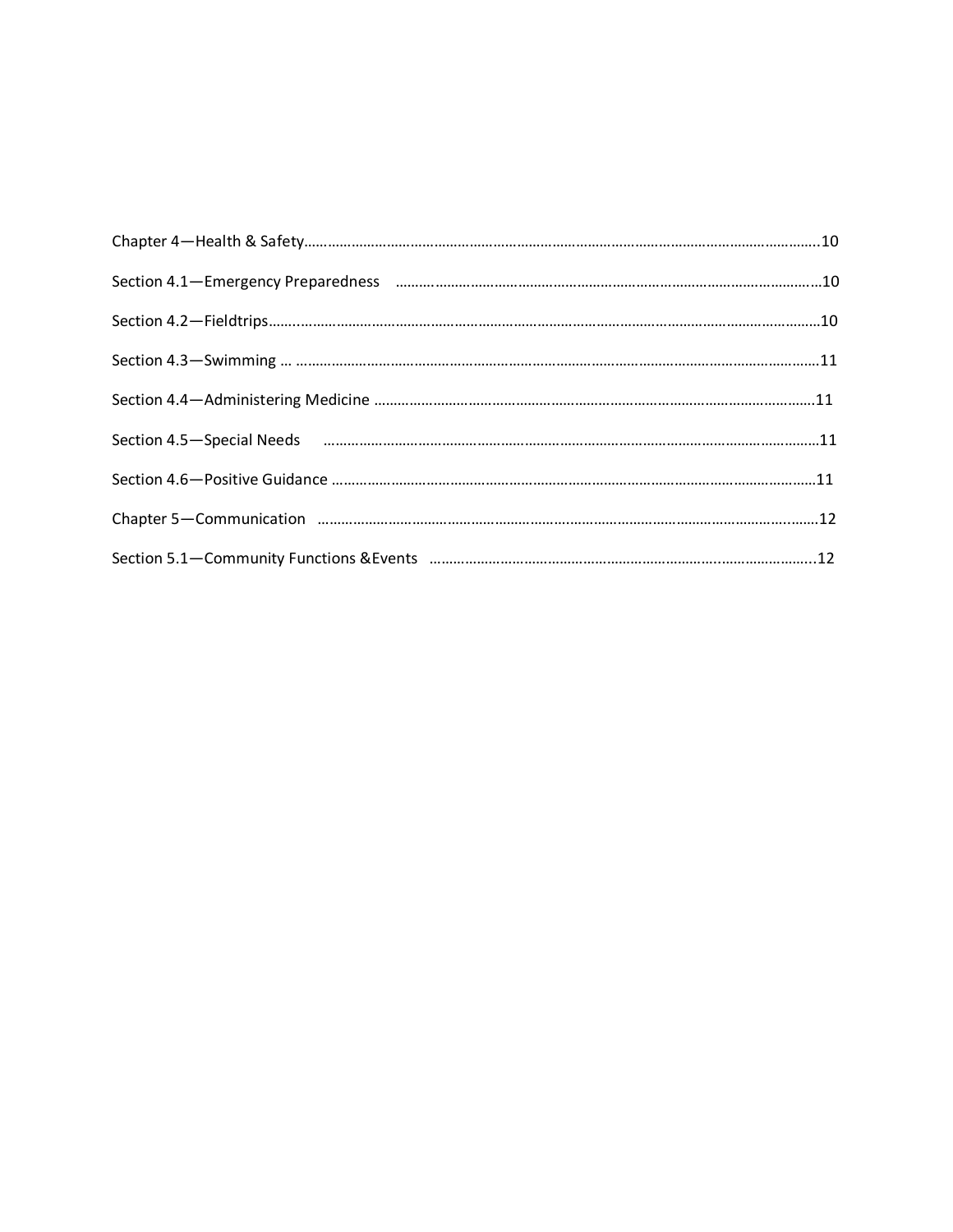#### **Introduction**

The Kaw Nation Day Care seeks to provide quality child care to children ages 6 weeks through 4 years of age. Our mission statement is to "inspire service, success, and strength" within the children we provide care to.

The Kaw Nation Day Care seeks to support Native American families by accepting Child Care Development Fund (CCDF) subsidy, in addition to private-pay patrons.

The Kaw Nation Child Care Development Fund Program is operated under the patronage of the Kaw Nation Tribal Council. Funding for the Program is made possible through the United States Health & Human Services, Administration for Children & Families, Office of Child Care's Child Care Development Fund (CCDF).

This document outlines the Policy and Procedures of the Kaw Nation Day Care; it will serve to inform participants of the established guidelines that must be kept to guarantee successful operation of this program.

Any questions or comments regarding this document can be given to CCDF Director at (580) 362-4114.

#### **Chapter 1—Admission & Enrollment**

It is encouraged that each new family schedule a visit to our program prior to enrolling their child. Once a tour has been completed, there are several forms the parent/guardian is required to complete prior to the child's first day.

#### **Section 1.1—Application**

The Kaw Nation Day Care should have access to the following records for children: 1) Birth Certificate 2) Immunization records or written form stating exemption to immunization standards 3) Authorized parent form showing names of person permitted to pick the child up 4) Emergency and medical plan signed by parent/guardian for children in care 5) Emergency contact information of at least two different individuals authorized to act on the behalf of the child. Any changes to the application must be filled out by the parent and initialed by the School Age Coordinator or CCDF Director. 6) Permission to go on a field trip form 7) Permission to photograph your child form.

The Day Care teacher must check with the CCDF Director prior to approval, to ensure adequate staffing. All Kaw Nation Day Care policies and procedures apply to a drop-in status child.

All children with the exception of those under "drop-in" status are required to attend the child care program a minimum of two days per week. Occasional exceptions will be made on a case-by-case basis only, and must receive prior approval by the Director to do so. (Illness, vacations, etc.)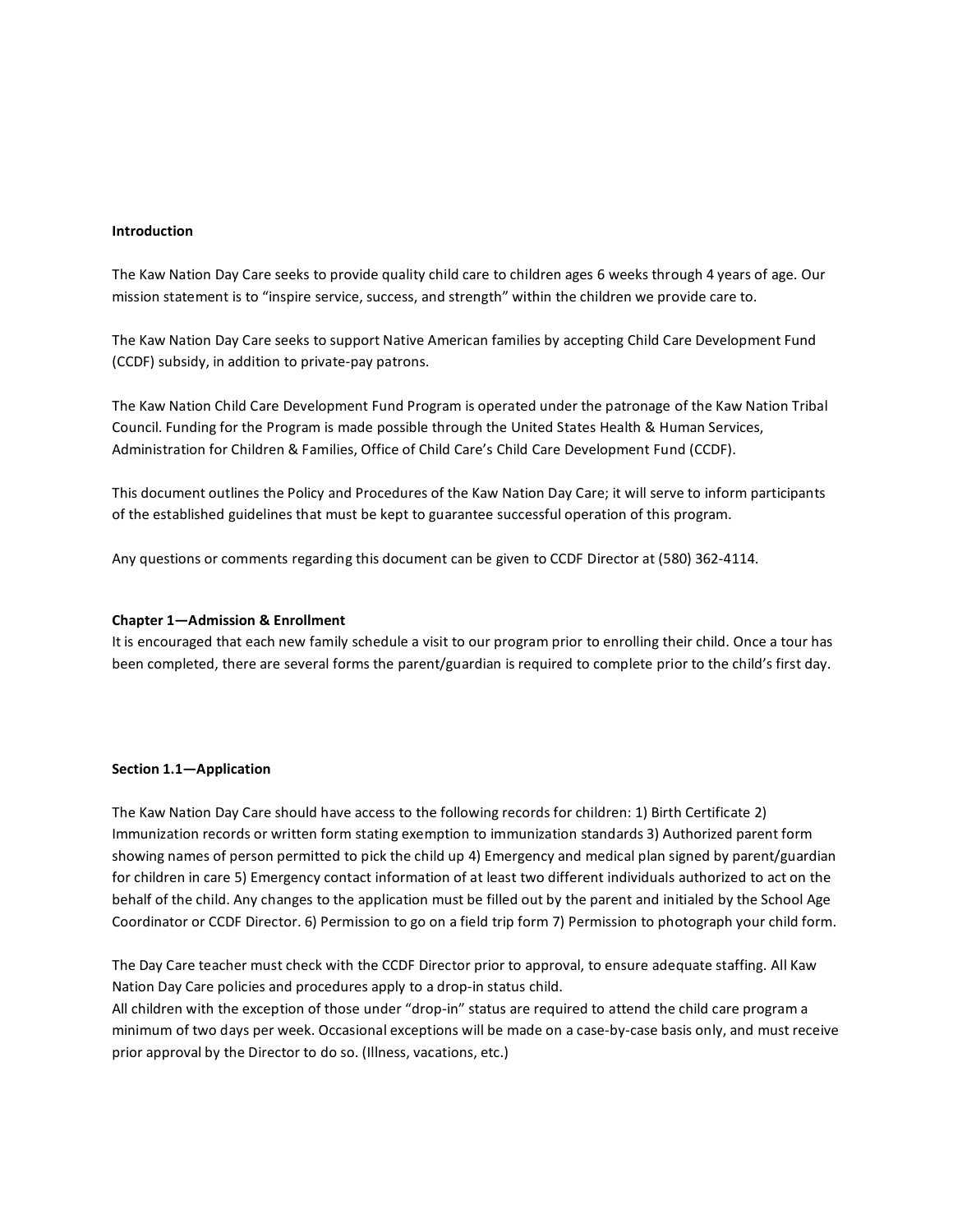Once all forms have been approved by the CCDF Director, payment arrangements may be made with the Kaw Nation Day Care. All families will be considered private pay unless CCDF subsidy is verified by a Contact Representative or the CCDF Director.

#### **Section 1.2—Payment**

The Kaw Nation Day Care is able to offer quality childcare at competitive rates through continued support by the

#### **Child Care Fees**

### *Tuition*

- 6 mos 12 mos \$19 for full day for  $\frac{1}{2}$  day \$15 (up to 4 hours)
- 12 mos 35 mos \$17 for full day and for  $\frac{1}{2}$  day \$13 (Up to 4 hours)
- 36 mos 60 mos \$15 for full day and for ½ day \$11 (Up to 4 hours)

#### *Family Discount*

• 10% off each additional child

*Tuition Payment Policies and Procedures* Tuition payments are due in full to the billing contact by 5:30pm the **16th** of each month. If for any reason the Kaw Nation Day Care is closed the 16<sup>th</sup> of any month, we will accept payments without penalty by 5:30pm of the next day that care resumes. Any payments made after the due date or closing grace period will be charged an additional \$10 late fee toward the following months billing. A late fee notice with a reminder of our policies will be sent to the home after each late payment. Please submit payments to the Day Care by 5:30pm of the expected due date.

*Delinquent Payment Policy* If after two months of no payments or unauthorized partial payments made to Kaw Nation Day Care, the Director will send a notice indicating that you have 7 days to notify the Director of your reason for delinquency and present a payment plan. If no contact has been made to the Director after the 7 days of notice, the child(ren) will be dropped from the program. A letter from the Director will be sent home indicating your child's last day and the expectation of restitution for the full amount due.

*Authorized Payment Plan* Authorized payment plans may be arranged with the billing contact and approved by the CCDF Director. If a payment plan has been arranged, the plans must be adhered to. If you are unable to adhere to the payment plan you must advise the billing contact immediately. The child(ren) will be de-enrolled from the program if you are unable to adhere to the payment plan after one month's lapse in payment. A de-enrollment letter from the CCDF Director will be sent home indicating the child(ren)'s last day and the expectation for restitution of full amount due.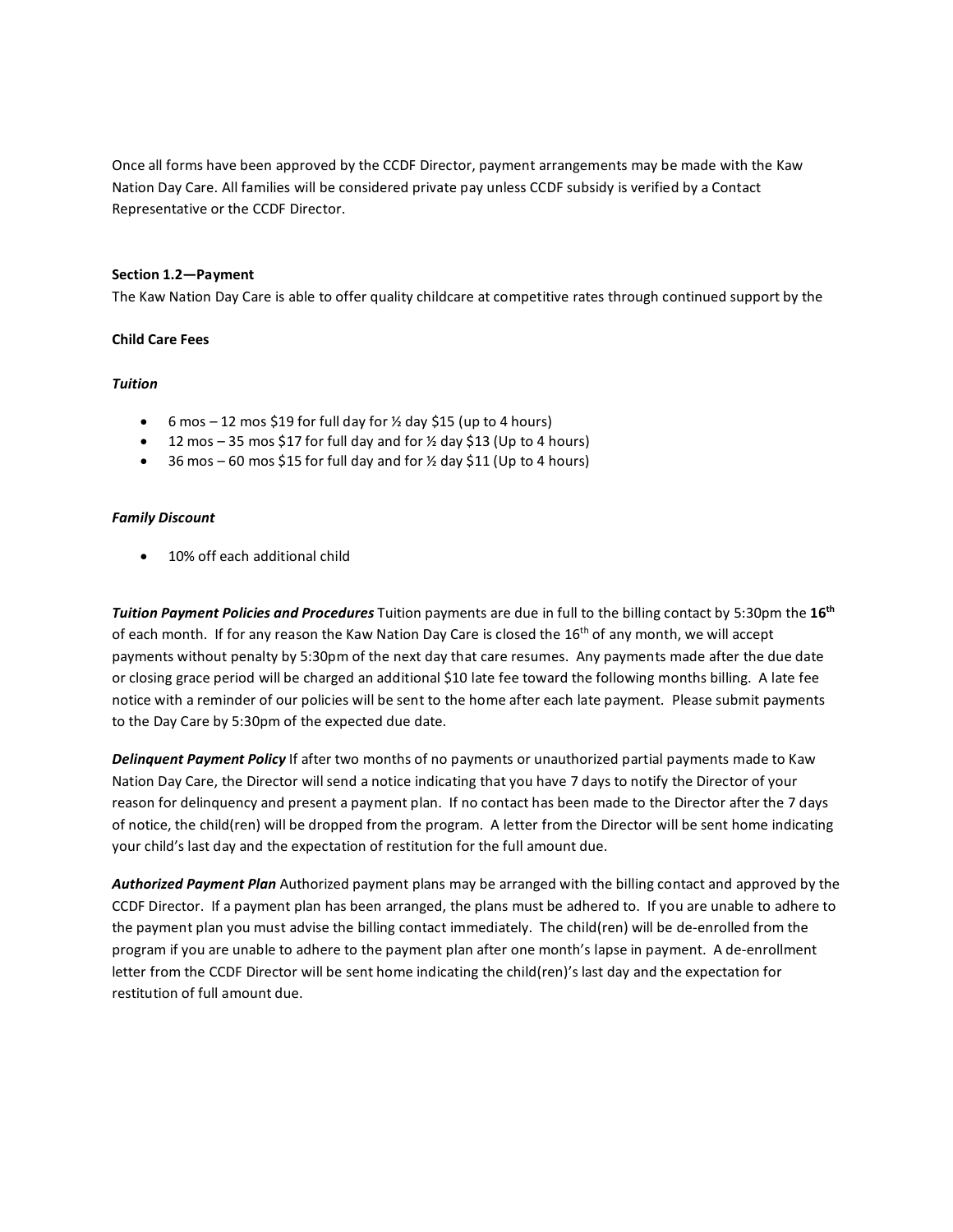*Due Dates* Billing will be done the first of each month and placed in each child's cubby. If the parent wishes, the bill may be mailed or emailed provided that request is made in writing. If the center is closed on the first for any reason, billing will be done the next day the center is open. Payment is due by 5:30pm on the 16th of each month. We accept cash or checks. Make checks payable to: Kaw Nation. After payment is made, receipts will be given at time of pick-up.

If you have not paid your tuition by the  $16<sup>th</sup>$  of the current month a \$10 fee will be applied to your balance. If you are more than one month behind in your payment, your child may be dismissed from the program.

Families receiving CCDF subsidy are required to pay a pre-determined co-pay amount calculated at the time of subsidy approval, with the Contact Representative. This co-pay is due at the beginning of each month. All payments must be made to the School Age Coordinator or the CCDF Director.

#### **Section 1.3—Arrival & Pick-up**

To maintain accurate documentation of the children's attendance and to ensure the safety of the children, parent/guardians are required to walk their child into the center. We require your child be here no later than 9:30 for headcount for lunch and to maintain their routine. If your child will be late due to an appointment, please let us know in advance. If you are running late, we require a notification by 9:00am and this will only be accepted occasionally. An authorized person is either the parent/guardian listed on the application, and all persons listed as emergency contacts and those allowed picking the child up. At no time should a child be released to a person not listed on the application. Picture Identification and name must be checked to confirm the person is an authorized person before releasing the child. If a parent calls to request someone other than the authorized persons, pick their child up, staff may call the parent back or call the other parent/guardian to authenticate the information. Anyone who appears to be under the influence of drugs or alcohol arriving at the center to pick up a child will be asked to call someone else to pick the child up. If a person leaves with a child while they appear to be under the influence, the center is obligated to call 911.

Our hours of operation are 7:00am-5:30pm. If a child is not picked up by 5:30pm, the teacher will call the parent/guardian promptly at 5:30pm to find their whereabouts. If you know that you are going to be late picking your child up, a courtesy call is greatly appreciated to assure the child of your location. If we cannot make contact with the parent/guardians or anyone from the pick-up and emergency contact lists, we will promptly contact Child Protective Services and/or Indian Child Welfare. There is a late pick-up fee charged in the amount of \$5.00 promptly at 5:31pm, and \$1.00 for each additional minute until the parent arrives. **The fee must be paid at the time of pick-up or before care may resume the following day.** A Late Pick-Up Form is to be filled out and signed by both parent and staff at the time of pick-up acknowledging the late charge.

#### **Section 1.4—Notification of Absence/Ill Children**

Parent/guardians are responsible for notifying Kaw Nation Day Care if their child will not be attending for the day.

If the child is absent due to a communicable disease, Kaw Nation Day Care must be notified immediately to take proper precautions and to notify the other families a \$5.00 No-Call Fee will be applied to anyone that does not comply with these requirements. The fee must be paid in full **before** the child may return to the program.

All children must be in attendance by 9:30 a.m. to ensure smooth transitions and adequately plan for the day's events. No exceptions will be made to this policy without prior notice. (Illness, vacations, etc.)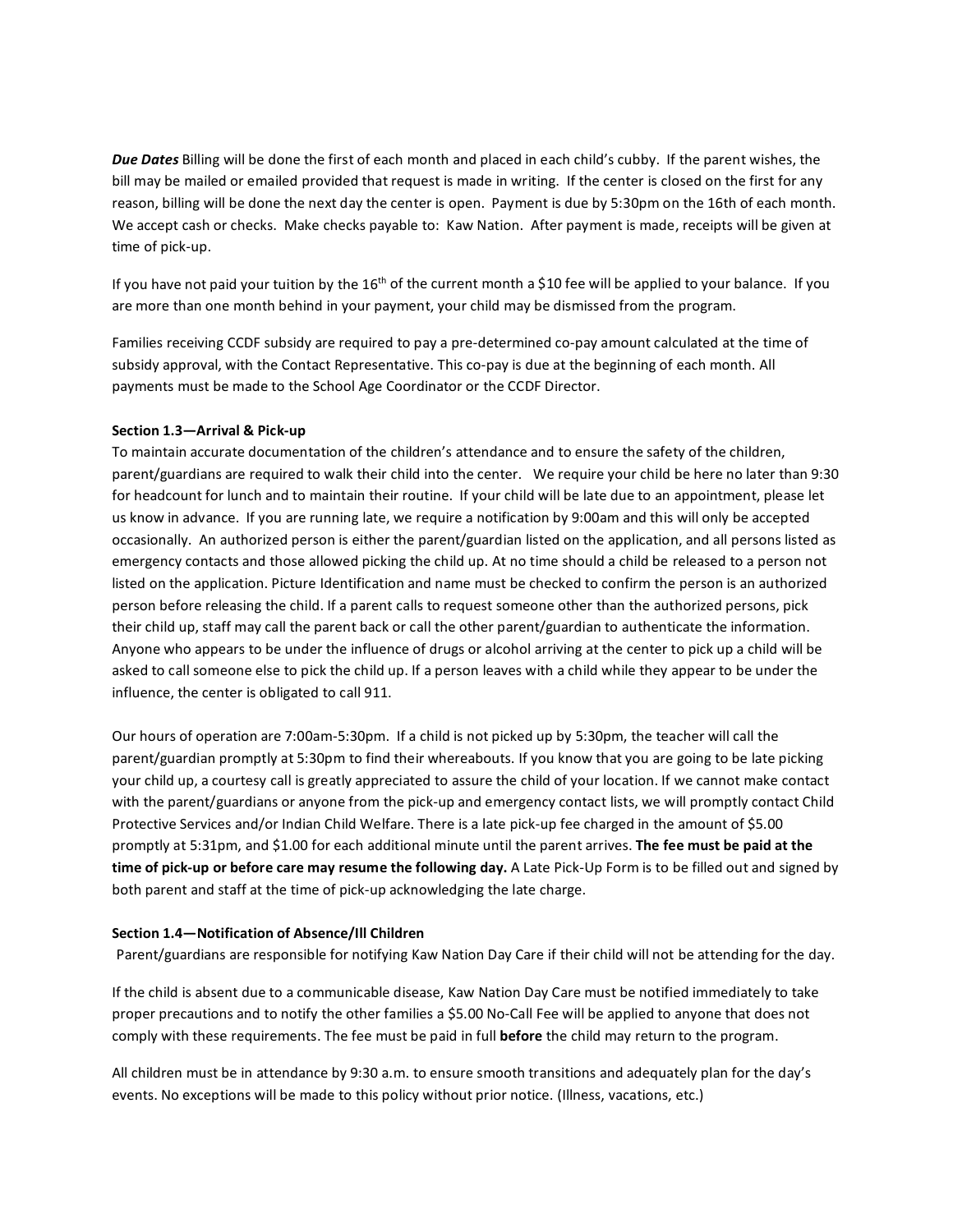If a child shows symptoms of illness they will be separated from the group and parents and/or doctor will be notified if needed. The following are symptoms that may merit the child being sent home promptly: 100.1 degree fever or higher, two or more loose stools, vomiting, unusual rash, redness or swelling of the eye, head lice, or if the child's behavior is uncharacteristic (lethargic, moody, irritable, etc.). A parent and or guardian will be contacted first. If neither can be reached, the emergency contacts will be reached to pick the child up. If after 30 minutes, no one has shown, another round of calls will be made. Because the child will be quarantined, it is encouraged that a parent/guardian be sensitive to the child's need for rest and comfort and be prompt in their response. **The child may not return until he/she has been symptom-free, without medication, for a consecutive 24 hours.** In case of Pink Eye, the child may not return until 24 hours after first dose has been administered. In cases of suspected contagious disease or ongoing symptoms, a doctor's note stating the child is no longer contagious and is well enough to be back in child care, will be requested by the Director.

A two week notice is preferred if the intent is to terminate care. **There will be no refunds if a two week notice is not given.** 

# **Section 1.5—Items Brought From Home**

- **Infant**
	- o **2-3 changes of clothes (seasonal), pacifier, bottles, formula or breast milk, diapers, baby wipes, and a blanket**
- **Toddlers**
	- o **Blanket, 2 changes of clothes (seasonal), diapers, baby wipes, and a swimsuit**
- **3 and 4 year old**
	- o **Blanket, change of clothes (seasonal) and a swimsuit**

#### **Section 1.6—Record of Substantial Parental Complaint**

When an applicant is denied services due to ineligibility, incompliance of Kaw Nation Day Care policy & procedures, or for any other reason deemed necessary by the Kaw Nation, they are sent a letter clearly stating why the applicant is being dismissed. The following reasons include how an applicant may be determined ineligible: 1) over/under age limitations 2) incomplete application 3) voluntary withdrawal 4) no need established (co-pay exceeds or is equal to child care cost) 5) out of service area 6) not compliant (overpayment, failure to make copayment, failure to report changes in application, unable to locate applicant) 7) failed to recertify 8) Unresolved Disciplinary Issues with the child 9) closure of child care facility.

The applicant is entitled to appeal any decision, action, or failure to act made by Kaw Nation CCDF in regards to eligibility. In order to appeal the client must submit a complaint in writing to the CCDF Director within 30 days of the written notice of the decision. If the complaint is not received within 30 days, the decision is final. If the problem is not resolved with the CCDF Director, the applicant has the right to submit a written complaint to the Chair. A meeting will be scheduled with the applicant, CCDF Director, and Chair to discuss the matter. The final decision, in concordance with the Child Care Development Fund, rests with the Chair.

#### **Chapter 2—Daily Operations**

Kaw Nation Day Care wishes to ensure a warm, family-friendly, cooperative environment. Staff will maintain open communication with all families so that they are well informed of center policy and procedures, special events, and other pertinent information.

#### **Section 2.1—Hours of Operation**

We are open to serve children from 7:00am-5:30pm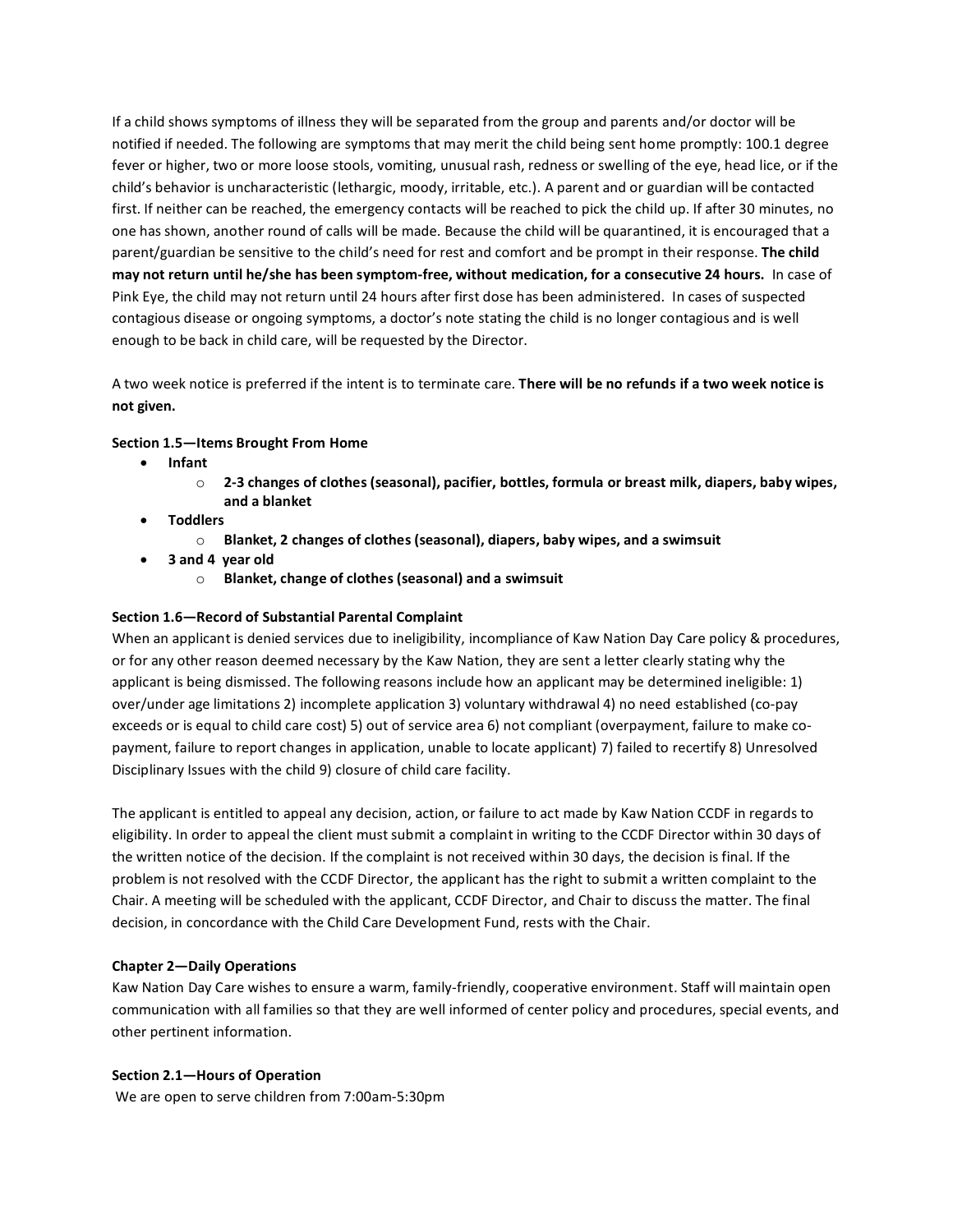The Kaw Nation Day Care will be closed on the following days:

- New Year's Day
- Good Friday
- Memorial Day
- Independence Day
- Labor Day
- Thanksgiving Day
- Christmas Day

These dates are subject to change if and only if the Chair has given pre-approval. On the holidays that the center will be open, staff will get a proper headcount of the children expected to be in attendance to help determine operating costs and the validity of being open. If the center opens, and no children are present by 10:30am, staff is sent home and the center will close for the day.

# **Section 2.2—Inclement Weather**

In the event that Kaw Nation Day Care must close its doors due to inclement weather or a utility outage, the opening staff person will contact by phone, the CCDF Director, and each family immediately. As we are made aware of updates by the Chair, we will keep our families informed. All families are given the CCDF Director's contact information if they have any further questions or concerns.

# **Section 2.3—Daily Schedule**

The daily schedule provides stability with activities to compliment the child's overall daily experience. The following elements are considered in the creation of the daily schedule: intervals of indoor/outdoor play-weather permitting, time for quiet and active play, a mixture of large muscle and small muscle activities, opportunities for individual, small group, and team building activity, and a variety of fun and educational movement and events to meet the needs of each age group. The Daily Schedule is posted in the classroom. Staff is to adhere to it to create one smooth transition throughout the day. Given that there are fieldtrips, staffing adjustments, and weather delays, the staff is expected to make modifications to the Daily Schedule that best suits the majority of the children.

All media including television, electronic devices, VHS, DVDs, CDs, etc., are previewed by the CCDF Director and approved before presentation.

#### **Section 2.4—Curriculum**

It is our philosophy that children learn best through play. The Day Care children will be participating in Science activities, art, dramatic play, block center, and games. A child's age, gender, developmental needs, strengths, and interests are taken into consideration when creating the curriculum. It is designed to include all children comprising of the following elements: active play equipment, manipulative toys, age appropriate books, writing, art and science materials, dramatic play and prop gear and musical instruments. The activities will seek to achieve the following: positive self-awareness, encourage language and literacy development, build up social skills, increase a child's cognitive process, boost physical growth, incorporate health, safety, and nutritional practices, and respect for cultural diversity.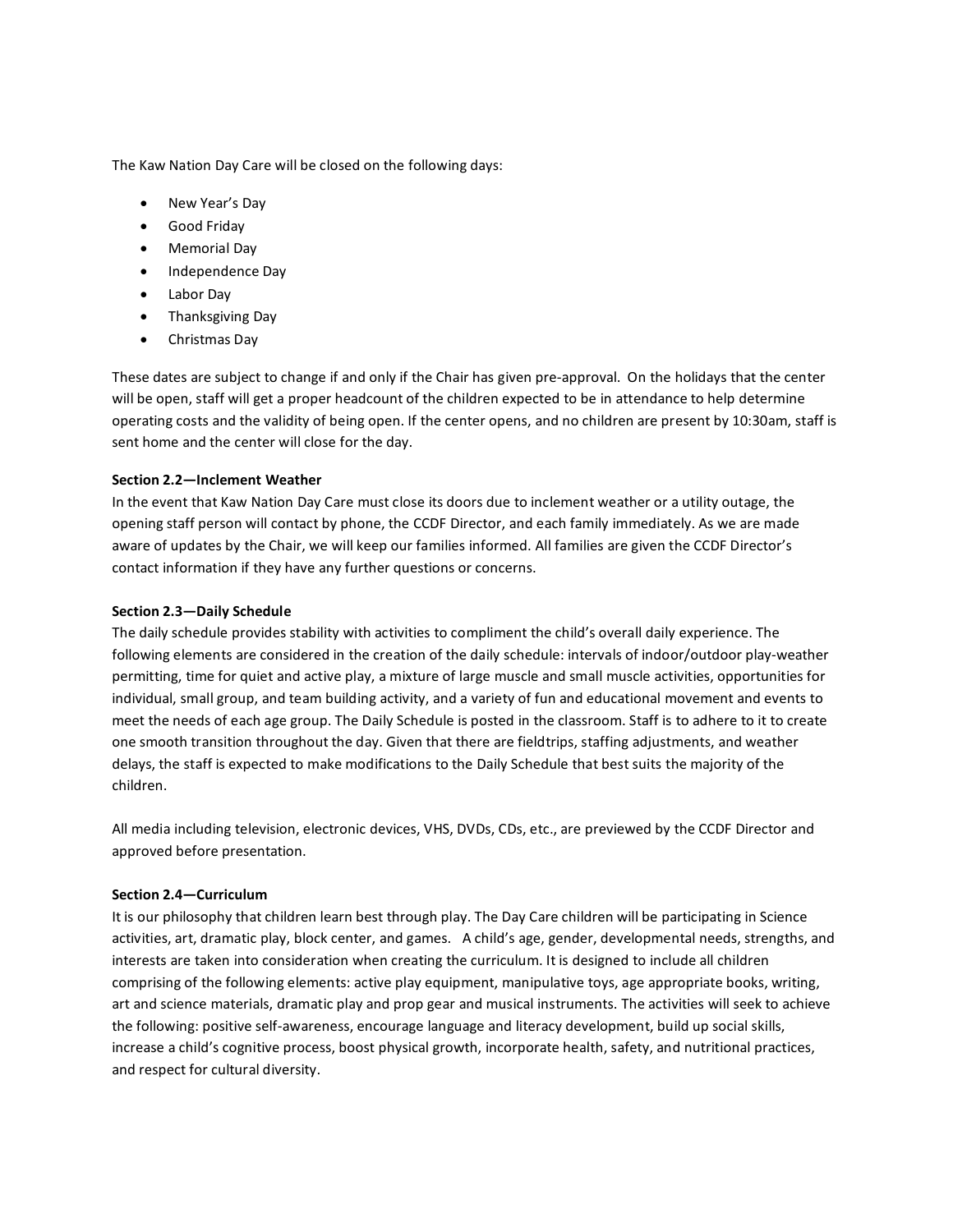#### **Section 2.5—Outdoor Play**

Outdoor play is a vital part of the curriculum. Children need fresh air and be able to engage in gross motor activities each day. If a child is well enough to be in attendance, they are well enough to be outside. Children should be dressed appropriately for the weather, dress clothes or formal clothing is discouraged. The only time the children will not engage in outdoor play is in the event of an emergency or the weather poses a threat to the child's safety and overall health. Ideally, it will never be too cold or too hot to be outside for even a short stint of time. On the occasion that the children cannot play outside, the Johnnie Ray McCauley Gymnasium is a suitable alternative.

# **Section 2.6—Special Events**

Special events will be scheduled periodically throughout the year. Special events include Family Movie Nights, Father Initiative, Family Thanksgiving dinner, caroling and participation in the Newkirk Christmas Parade, and Christmas activities. Events are subject to change and all Kaw Nation Day Care families will be given proper written notice in advance. We will have one (1) family night per month unless cancelled for sickness, weather, etc.

#### **Section 2.7**—**Open Door Policy**

Parents have unlimited access to their children while they are in the care of Kaw Nation Day Care, with the exception of a lock-down situation or any other situation that would put the child directly in harm's way. Incident Reports are given to share day-to-day happenings including injury that may or may not require the child be seen by a physician, disciplinary issues, and any physical or emotional issues. Parent or guardians may visit our program at any time and are invited to eat, observe, or volunteer in the classroom or on fieldtrips. Throughout the year we will host family dinners, father initiative, and events that cultivate thriving family connections. Parents are informed about the daily, weekly, and monthly activities through the Parent information board. The Parent Information board includes a menu, the curriculum, upcoming events, the evacuation routes in case of an emergency, and contact information to the CCDF Director. Parents are expected to abide by all policies while on the premises.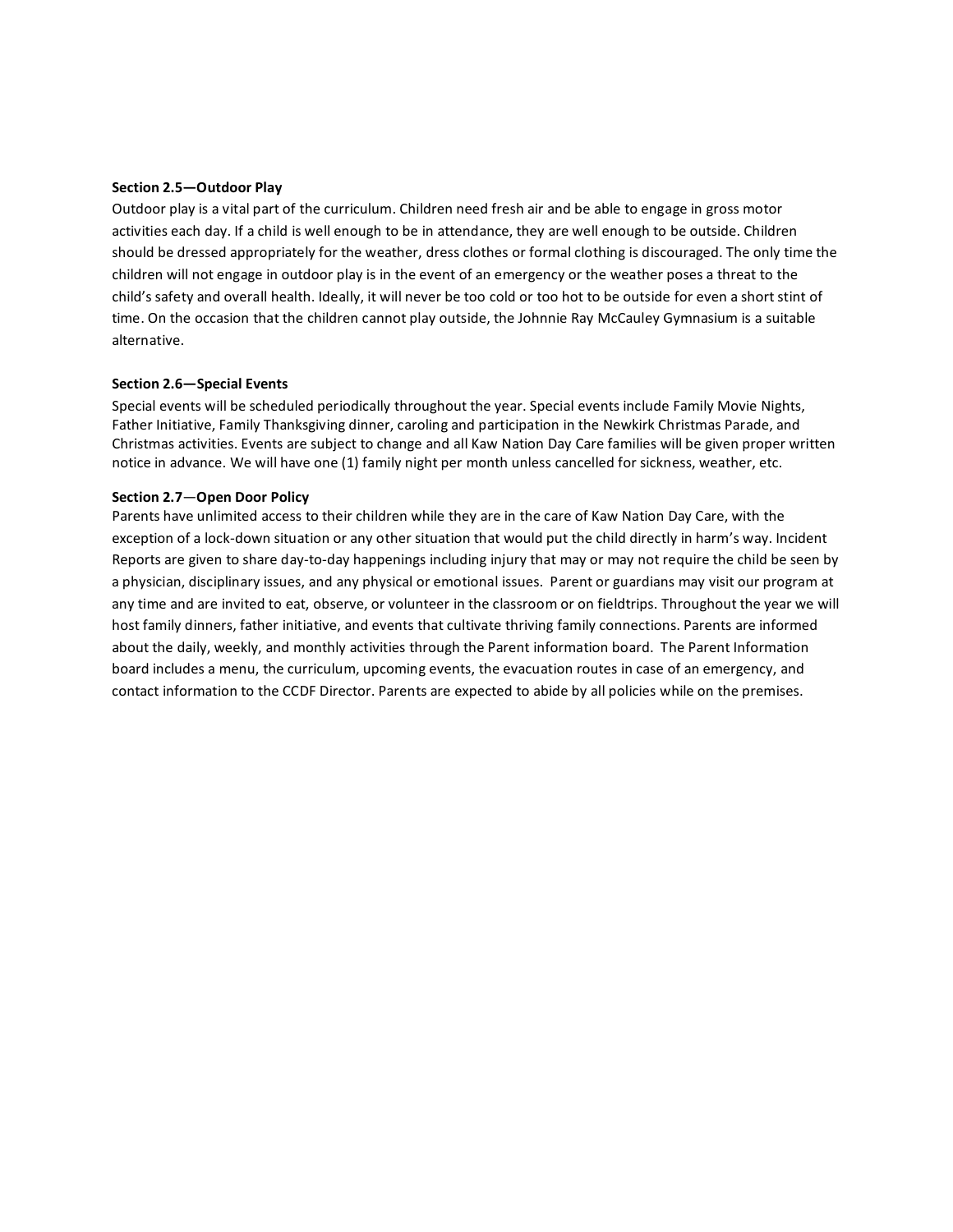#### **Chapter 3—Meals & Snacks**

Kaw Nation Day Care provides breakfast, an AM snack, lunch, and a PM snack. In an effort to control food allergies and to promote healthy eating habits, no outside food or drink is allowed. If a family wishes to bring a snack for a birthday or other special occasion, this is permissible for store-bought items only and must be pre-approved by the CCDF Director. Breakfast is at 7:30, AM snack is at 10:30am, Lunch is served at 11:30, and the PM snack is at 2:30pm. Children need to be at the center in time for meals or need to have eaten before arriving. We seek to follow the Daily Schedule to keep consistency in the program, therefore we strongly encourage each family to respect and adhere to these times.

Safe drinking water is readily available to all children. It will be offered to all children between meals and when children are both indoor and outdoor.

#### **Section 3.1—Menu**

Nutritional needs of the children are provided for with a four-week rotating menu. It is posted on the parent info. Board and given to each family at the time of enrollment. This gives each family the opportunity to discuss the menu with their child and inform them that no substitutions will be made. Each child will be served according to USDA "5 A Day and School Age Children" guidelines. Second-helpings will be offered only when there is enough for everyone to have them.

# **Section 3.2—Special Needs**

No outside food or drink is allowed. If there are special needs such as food allergies or stipulations with medication, a doctor's note is required in advance so that we may make the proper substitutions for the child. Picky eaters are very common amongst school age children; however, this does not constitute special needs unless it is affecting the child's health and well-being.

#### **Chapter 4—Health & Safety**

#### **Section 4.1—Emergency Preparedness**

The Kaw Nation Day Care's highest priority is the safety and well-being of each child. Standard procedures are necessary for all employees to ensure children, visitors, and employees are safe from emergencies including fire, explosion, weather, hazardous material release, or hostility in the workplace. Fire and Tornado drills will be conducted monthly and all records kept on file with the CCDF Director and forwarded on to the Emergency Management/Safety Director's office. All fires and/or spills must be reported to the Emergency Management/Safety Director's office immediately.

#### **Section 4.2—Fieldtrips**

Our location excludes many local traveling opportunities. Therefore out-of-town field trips are a regular occurrence. Each family will receive a calendar of events or daily/weekly flier about the fieldtrip in most instances 2 weeks in advance, or minimally 24 hours in advance. Cancellations due to weather or acts by the vendor are out of our control. We will post these cancellations and do our best to reschedule or provide an alternate fieldtrip at a later date. If a parent does not want their child to participate, the parent must make other arrangements for the child. Staff will not be left behind as they are needed in ratio for the majority of the children. To increase supervision, each child is required to wear their program t-shirt. It is recommended that children not bring extra money, Kaw Nation Day Care will not be held responsible for lost or stolen money. If a child's behavior is endangering the child or the others, the parent will be called to pick the child up regardless of location. Suspension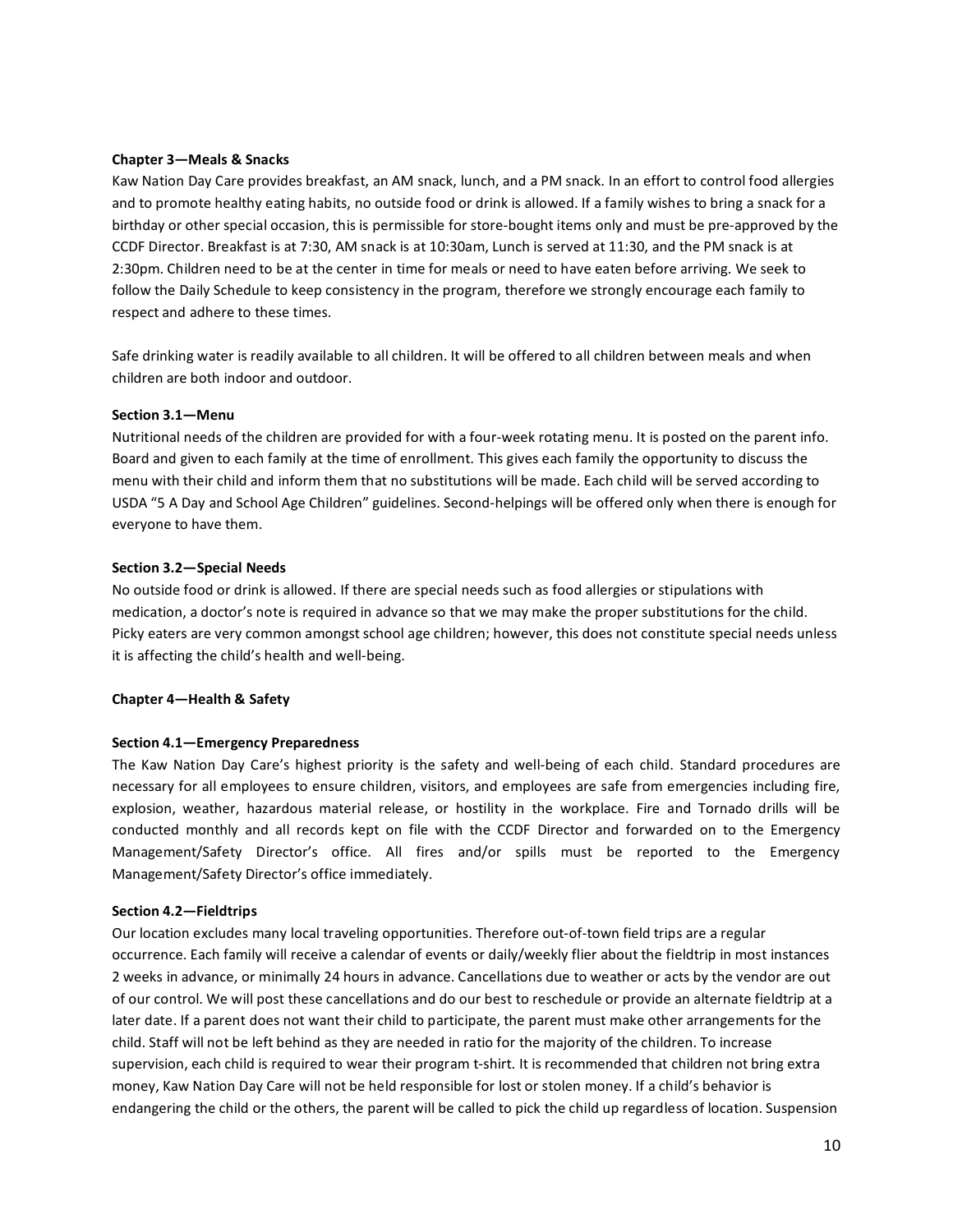from future fieldtrips, stipulations set for future field trips, or disenrollment may be determined by the CCDF Director at a later date.

Smaller ratios are encouraged on fieldtrips, especially those where the vendor has requested it. Parent volunteers are not to be considered as part of the staff-to-child ratio, and may not ride in the vehicles. Primary care groups are established before the start of the fieldtrip to increase supervision. The staff will review expectations and problem solve with the children before the field trip begins to evade disorder. Headcounts are continuous and each staff is to keep track of their children with the face-to-name procedure and sheet, minimally every 30 minutes. At no time is a child to be left alone, nor allowed to go anywhere alone.

Ideally, all fieldtrips begin and end at the center. However, on rare occasions when it is absolutely necessary, the CCDF Director may allow the parent to drop off or pick their child up at the field trip location. The parent must sign their child in/out on the attendance sheet before dropping off or taking the child.

#### **Section 4.3—Swimming**

Kaw Nation Day Care will utilize the splash pads in the area along with Sun N Fun, and outdoor water play in their playground area. Parents must provide a life jacket or other flotation device.

#### **Section 4.4—Administering Medicine**

All prescription medications shall be administered only on the written approval of a parent or guardian. Any prescribed medication that is to be administered must be in the original bottle prescribed from the doctor. Prescribed medicine must also have the child's name and date on it, and a signed Medical Release Form. Nonprescription medications (Tylenol, Ibuprofen, etc.) will not be given without a Medical Release Form. All prescription and non-prescription Medical Release Forms are valid for 30 days upon entry. Parents will be asked to fill out a current form after the 30 days. Each family must indicate whether they will purchase their own sunscreen, or if they will use the sunscreen the Day Care provides.

#### **Section 4.5—Special Needs**

Applications for children with special needs will be accepted. Additional documentation, including an Individual Education Plan, doctor's note outlining the child's special need and any supplementary care that will be needed, or other information the parent feels is helpful may be requested by Kaw Nation Day Care to determine if the program is in the best interest of the child. After meeting with the Chair, and if the child does not require any additional staff, the child will be accepted into the program. Practical adjustments will be made in the curriculum and within the environment to fit the needs of the special needs child.

#### **Section 4.6—Positive Guidance**

Kaw Nation Day Care rules are posted to communicate clear expectations of every child. The staff shall use positive guidance in a non-violent, non-abusive method to achieve discipline. These methods could include but are not limited to the following: consistent, clear rules, planning ahead to avoid issues, include the child in problemsolving, staff will model and encourage appropriate behavior, redirection, "chill out" time may be used, one minute per age of the child and as a last resort. Incident Reports will be given to the parent to sign, and kept in the child's file